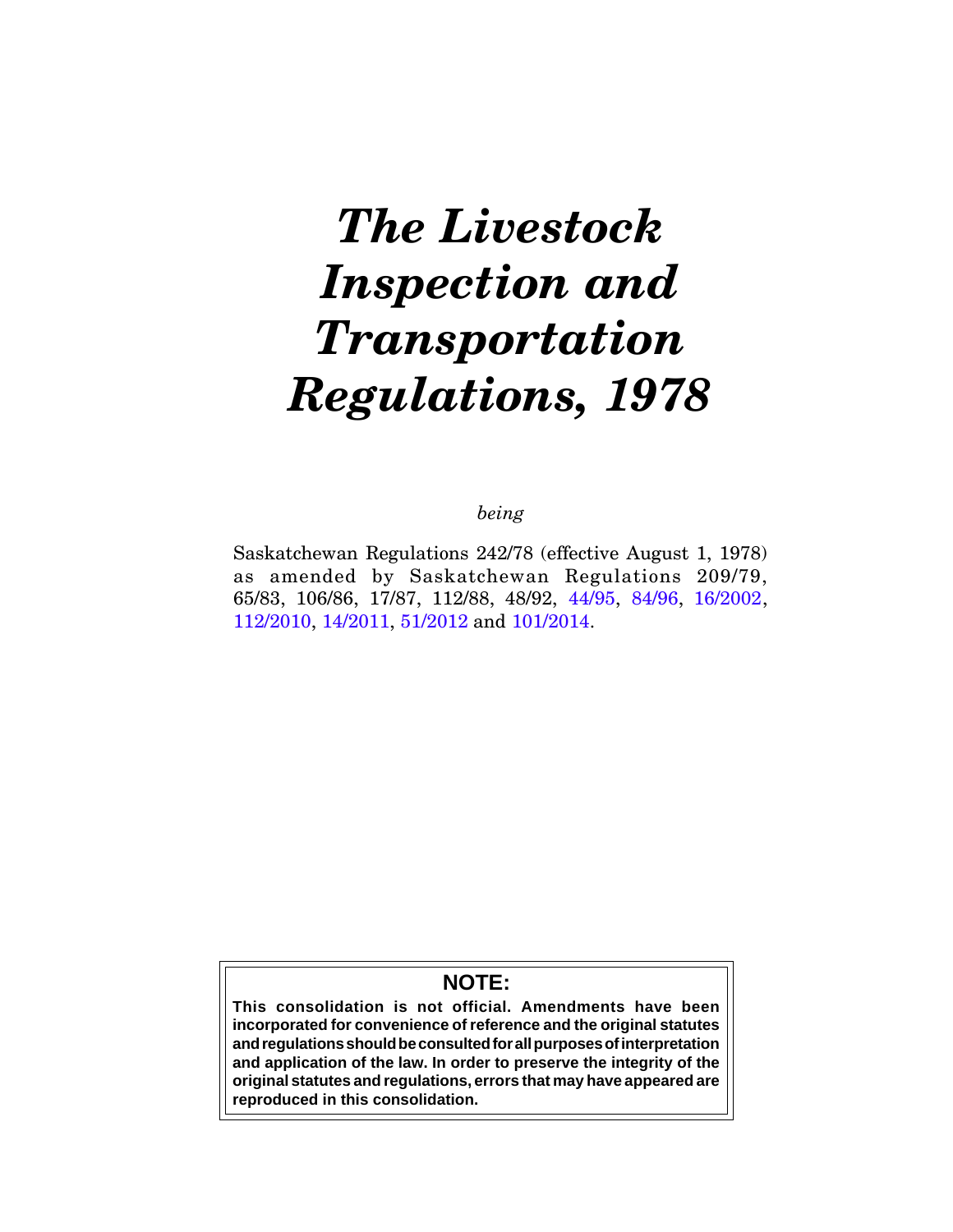# Table of Contents

- 1 Title
- 2 Interpretation
- 3 Livestock manifest or permit required for transporting livestock
- 4 Livestock manifest to be properly completed
- 5 Repealed
- 5.1 Transportation of horses
- 6 Exemptions respecting livestock manifest, etc.
- 8 Inspection, inspection fees and transportation after inspection
- 9 Use of livestock manifest copies
- 10 Livestock delivered only to stated destination
- 11 Livestock for out-of-province shipment
- 12 Livestock for transport must be identifiable
- 13 Vehicle operator to produce documents upon demand
- 14 Inspector may detain livestock
- 15 Requirements for uninspected livestock entering or leaving a feedlot
- 16 Inspection and other requirements for cattle and horse sales
- 17 Transportation of livestock
- 18 Criteria for livestock transportation vehicles
- 19 Space requirements for livestock being transported
- 20 Ventilation requirements for livestock transportation vehicles
- 21 Classes of livestock shall be separated during transit
- 22 Animals to be unloaded periodically for feed, water and rest
- 23 Documents to be retained
- 24 Information to be supplied upon demand
- 25 Compliance with director's requirements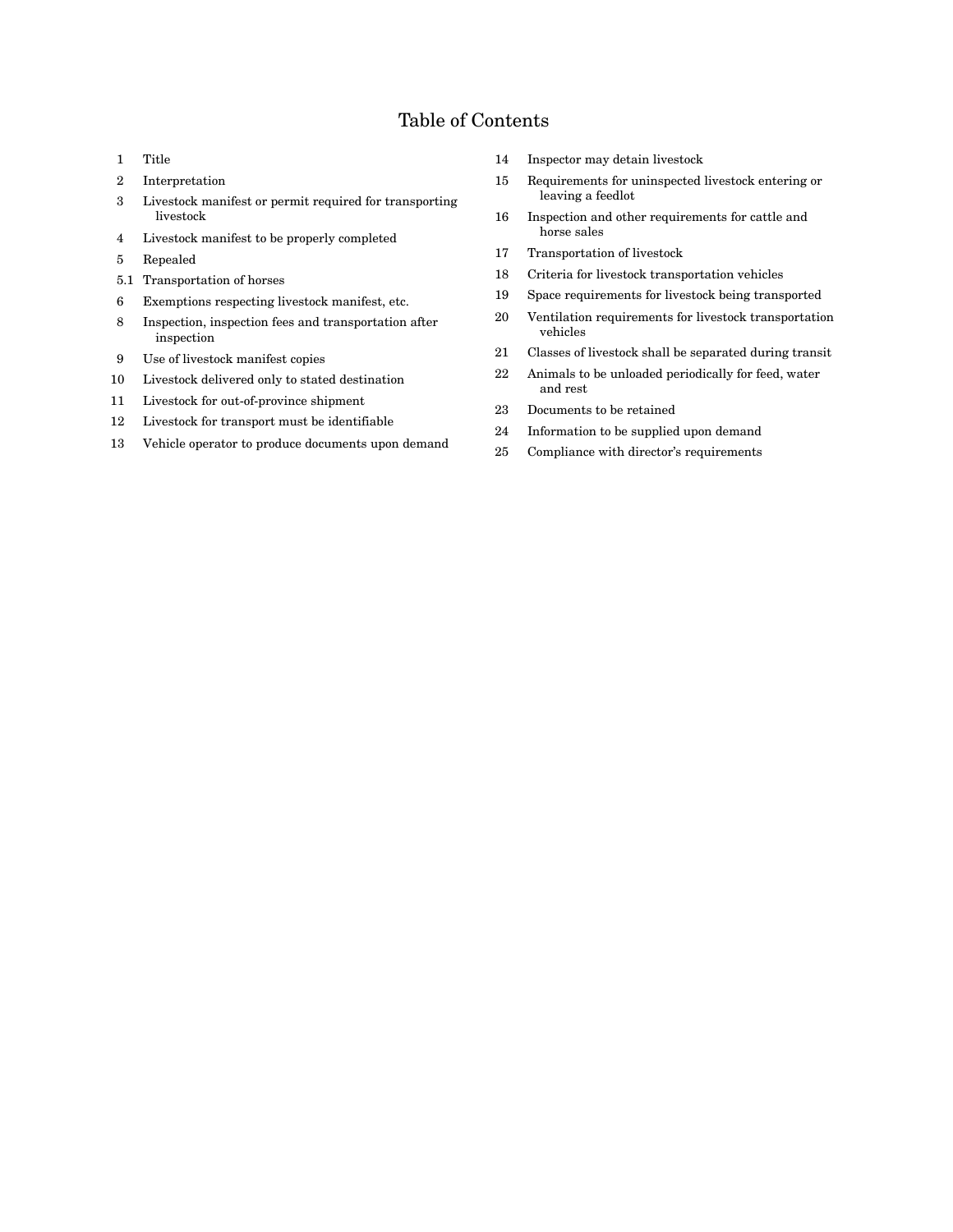# **SASKATCHEWAN REGULATIONS 242/78**

*The Animal Products Act*

**Title**

**1** These regulations may be cited as "The Livestock Inspection and Transportation Regulations, 1978".

# **Interpretation**

**2** In these regulations:

- (a) **"Act"** means *The Animal Products Act, 1978*;
- (b) **"cattle"** means any animal of the bovine species and includes bison;
- (c) **Repealed.** 10 Jly 92 SR 48/92 s3.

(d) **"contributor"** means a person who, at any time, sends livestock to a market for sale or for entry into a feedlot or who offers livestock for sale, transport or slaughter;

(e) **"department"** means the Department of Agriculture and Food;

(f) **"director"** means the Director of the Inspection and Regulatory Management Branch of the department;

(g) **"feedlot"** means an area of land used for the purpose of maintaining, feeding or fattening livestock, including the buildings, fences, gates, chutes, weigh-scales and other equipment situated thereon and used in connection therewith;

(g.1) **"group"** means the development board known as Sask Pork, continued pursuant to *The Pork Industry Development Plan Regulations*;

(h) **"hog manifest"** means a hog manifest in the form issued by the group, duly completed and executed and required by these regulations;

(h.1) **"hog transportation permit"** means a hog transportation permit in the form issued by the group and completed as required by these regulations;

(i) **"horse"** means any animal of the equine species;

(i.1) **"horse transportation permit"** means a horse transportation permit in the form issued by the department, properly completed and executed as required by these regulations;

(j) **"inspector"** means a person appointed as or authorized to be an inspector under the Act;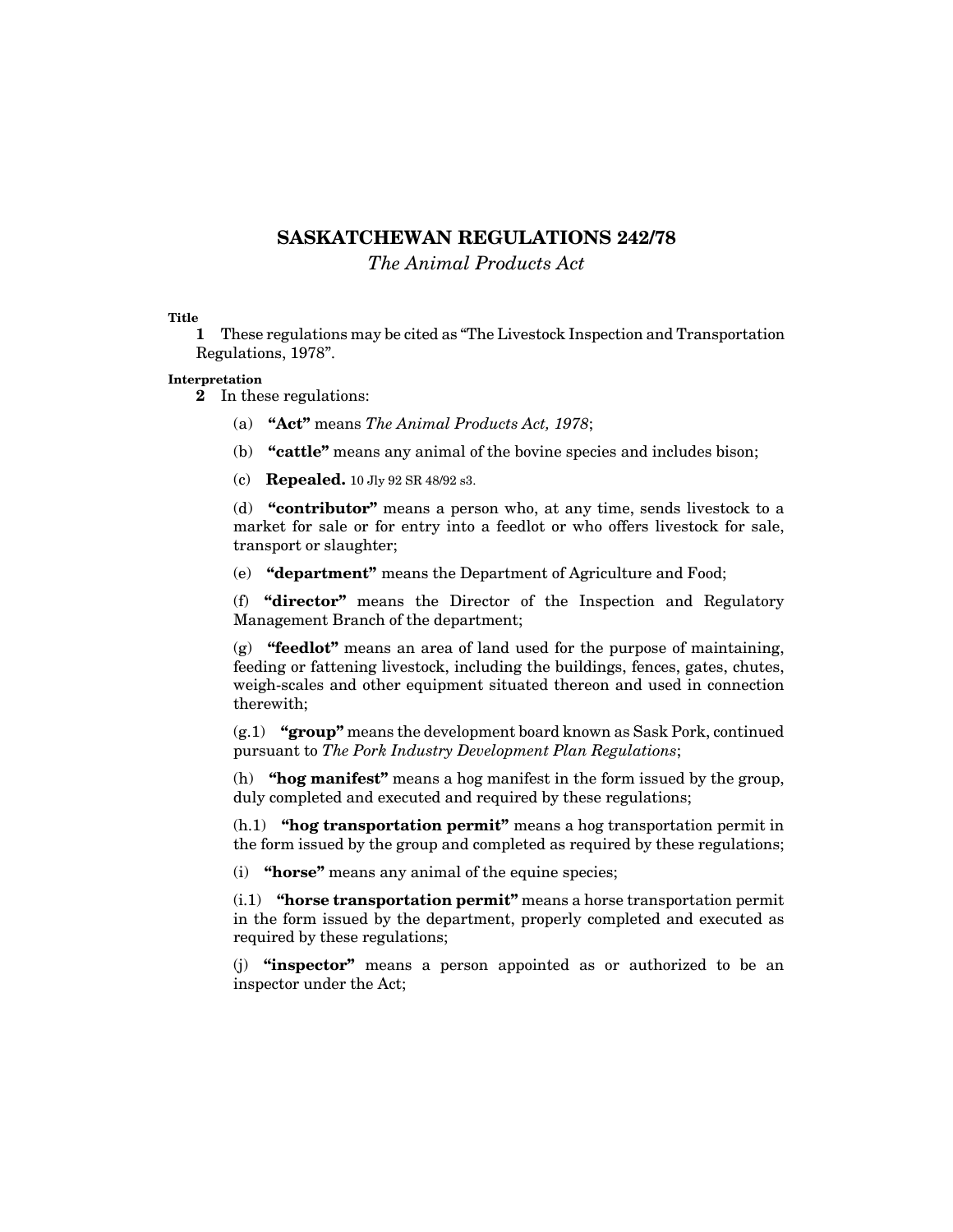(k) **"livestock"** means any head of cattle or other animal of the bovine species, horse or other animal of the equine species, sheep, goat, swine or any interspecies hybrid of the same and includes bison;

(k.1) **"livestock dealer"** means a livestock dealer as defined in *The Livestock Dealer Regulations, 1995;*

(l) **Repealed.** 1 Mar 2002 SR 16/2002 s3.

(m) **"livestock owner"** means a person owning livestock or a person who has legal authority to act on behalf of the owner of the livestock;

(n) **"manifest"** or **"livestock manifest"** means a livestock manifest in the form issued by the department, properly completed and executed as required by these regulations;

(o) **"market operator"** means a person in charge of a stockyard, abattoir or auction market where livestock are held for sale, slaughter, assembly or transport and includes the owner thereof;

(p) **"permit"** or **"livestock permit"** means a livestock permit in the form issued by the department, properly completed and executed as required by these regulations;

(q) **"scale ticket"** means a serial numbered document, approved by the department, used to record the sale of one or more head of livestock;

(r) **"stockyard"** means a stockyard as defined in *The Livestock Dealer Regulations, 1995;*

(s) **"statutory deductions"** means any monies payable to the province in respect of livestock under any act or regulations of the province;

(t) **"supervisor"** means a district livestock inspector of the Inspection and Regulatory Management Branch of the department;

(u) **"transport"** or **"transportation"** means to move livestock on foot or by vehicle;

(v) metric measurements used herein shall be construed with reference to The International System of Units (SI); and

(w) words not herein defined shall be construed with reference to the interpretations of the Act;

> 21 Jly 78 SR 242/78 s2; 20 May 83 SR 65/83 s3; 23 Dec 88 SR 112/88 s2; 10 Jly 92 SR 48/92 s3; 8 Nov 96 SR 84/96 s3; 1 Mar 2002 SR 16/2002 s3.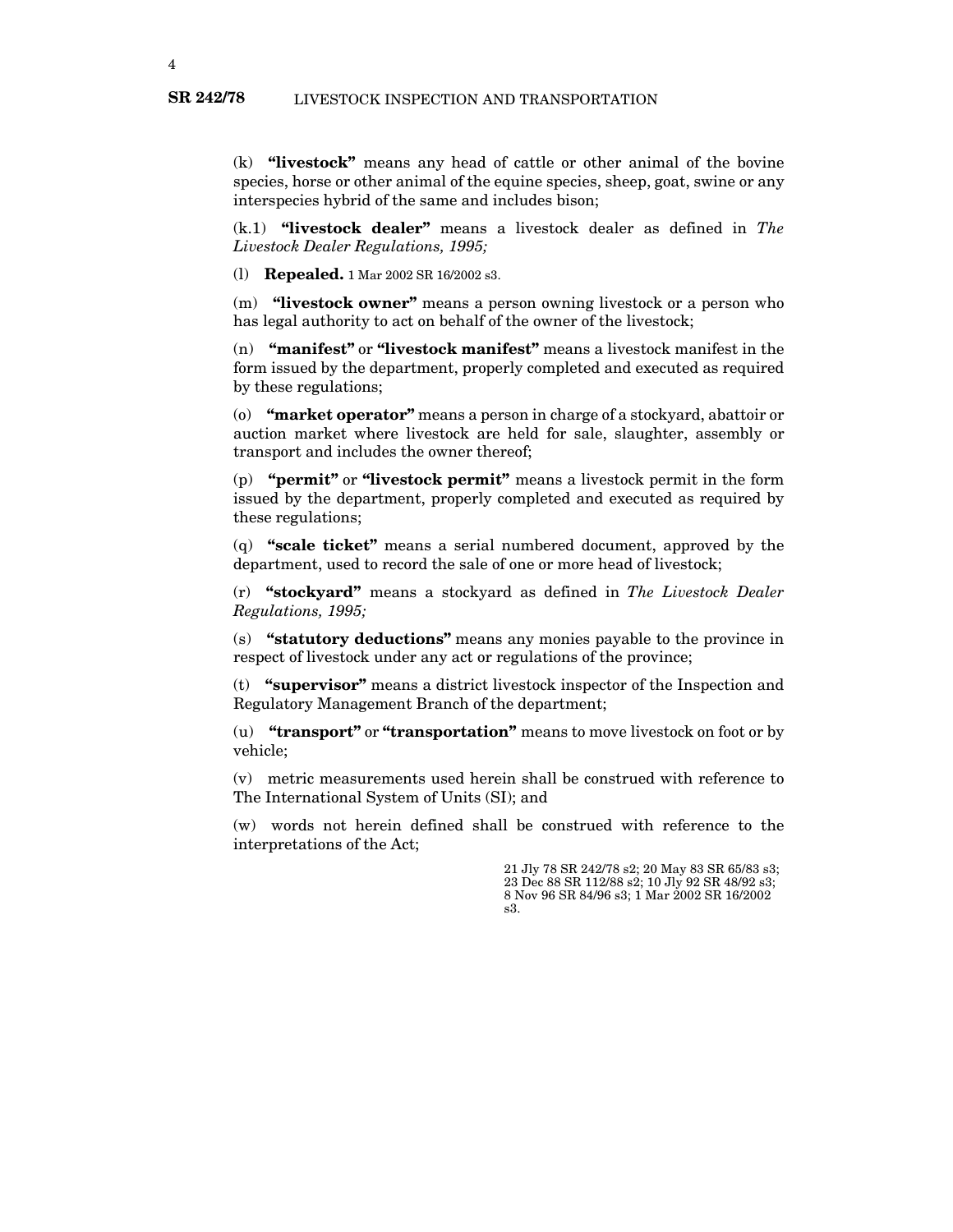# **Livestock manifest or permit required for transporting livestock**

**3**(1) Except in the circumstances mentioned in subsection (1.1), no person shall transport livestock between points within Saskatchewan, prior to the inspection of that livestock, without a livestock manifest in his or her immediate possession at all times during transport.

(1.1) No person without a properly completed hog transportation permit in his or her immediate possession at all times during transportation shall transport swine within Saskatchewan:

- (a) to a slaughter hog assembly point operated by or on behalf of the group; or
- (b) directly to any slaughter point.

(2) Subject to subsection (2.1), no person shall transport livestock between points within Saskatchewan after the inspection of that livestock unless that person holds in his or her immediate possession, at all times during transport, a livestock permit with respect to that livestock.

(2.1) A livestock producer may transport livestock between points within Saskatchewan after the inspection of that livestock without a livestock permit, but only if the livestock producer holds in his or her immediate possession, at all times during transport, a livestock manifest with respect to that livestock.

(3) No person shall transport livestock destined for a point outside Saskatchewan unless:

(a) the livestock have been inspected and he has obtained and holds in his immediate possession at the time a livestock permit in respect of the livestock being transported; or

(b) in the case of cattle or horses that are to be delivered to a livestock market that is an inspection site in Alberta, as that term is defined in the *Livestock Identification and Commerce Act* (Alberta), the person holds in his or her immediate possession, at all times during transport, a livestock manifest with respect to those cattle or horses;

(c) the person holds in his immediate possession at the time a livestock manifest in respect of any cattle or horses being transported and such animals are delivered to a stockyard in Manitoba where the department has negotiated an agreement for collection of statutory deductions from Saskatchewan livestock owners, and where such cattle or horses shall be inspected prior to their sale; or

(d) with respect to any swine being transported from a slaughter hog assembly point operated by or on behalf of the group, the person holds in his or her immediate possession, at all times during the transportation, a valid producer receipt and a hog manifest issued by the group.

(4) An inspector must specify on a livestock permit the maximum number of livestock that may be transported pursuant to that permit.

(5) The number of livestock transported pursuant to a livestock permit may be less than the maximum number specified on the permit.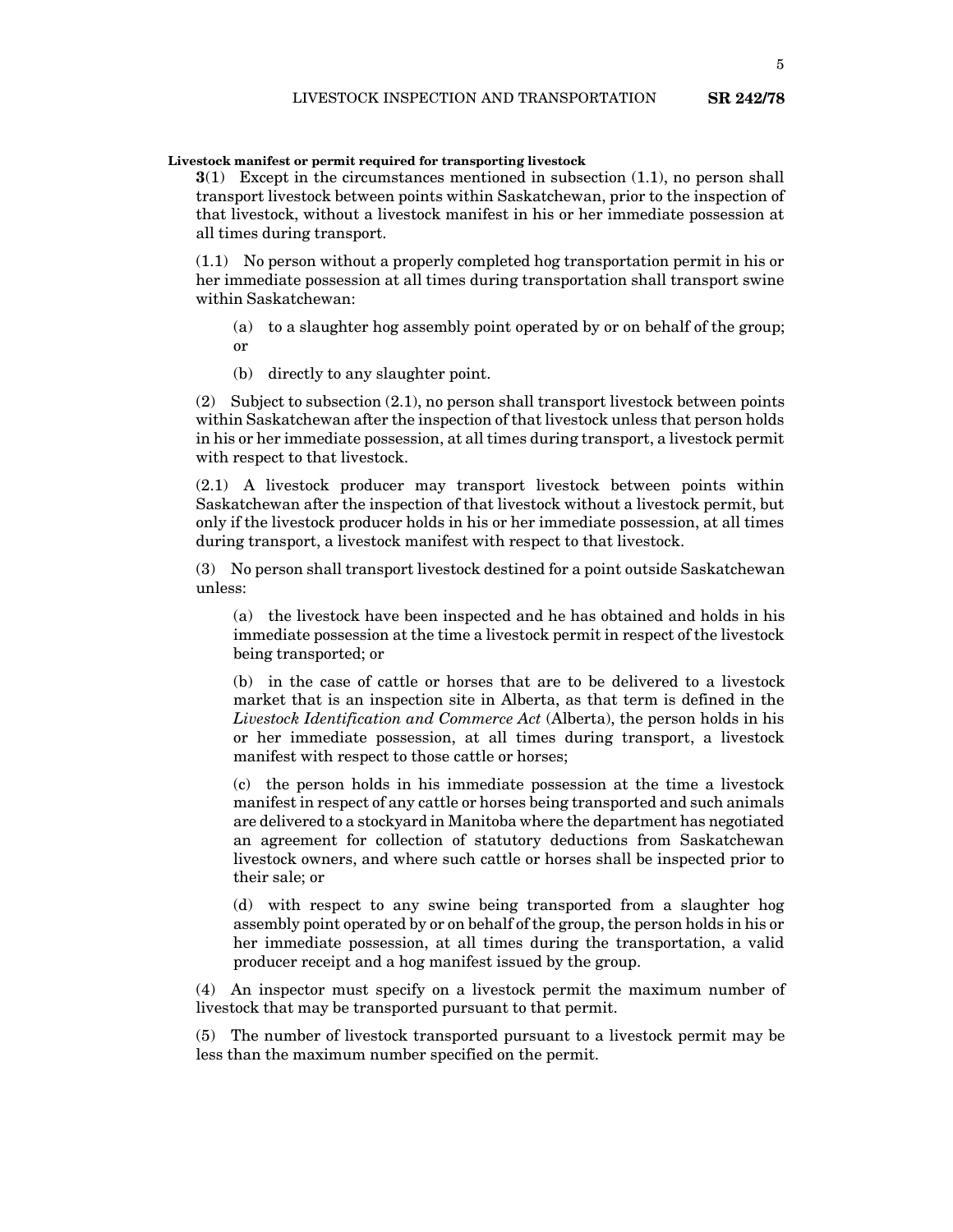(6) A livestock permit is valid for seven days after the day on which it is issued.

(7) Livestock transported to Saskatchewan from Alberta must be accompanied by a valid Alberta livestock manifest or a valid Alberta livestock permit.

(8) Livestock transported to Saskatchewan from Manitoba must be accompanied by a valid Manitoba bill of lading.

> 21 Jly 78 SR 242/78 s3; 14 Nov 86 SR 106/86 s2; 10 Jly 92 SR 48/92 s4; 26 May 95 SR 44/95 s2; 8 Nov 96 SR 84/96 s4; 1 Mar 2002 SR 16/2002 s4; 26 Nov 2010 SR 112/2010 s4.

#### **Livestock manifest to be properly completed**

**4** Before livestock are transported, the owner of the livestock or the owner's authorized agent shall complete a livestock manifest, signed by the owner of the livestock or the owner's authorized agent, indicating:

(a) the date the livestock are to be loaded or shipped;

(b) the name and address of the owner of the livestock or the owner's authorized agent;

- (c) the consignee's name and address;
- (d) the number of livestock;
- (e) the colour description of the livestock;
- (f) the species of livestock;
- (f.1) the number of each gender of animal;

(g) the description and the location of all brands and other marks of ownership on each animal;

- (h) the name and address of the vehicle owner; and
- (i) the licence number of the vehicle mentioned in clause (h).

20 May 83 SR 65/83 s4; 10 Jly 92 SR 48/92 s5; 1 Mar 2002 SR 16/2002 s5.

#### **5 Repealed.** 1 Mar 2002 SR 16/2002 s6.

#### **Transportation of horses**

**5.1**(1) Notwithstanding sections 3 and 4, a person may transport horses between any two points in Saskatchewan without a livestock manifest if the person possesses a horse transportation permit for each horse to be transported, in the form issued by the department and completed and executed by an inspector.

(2) A horse transportation permit mentioned in subsection (1) may be used to transport the horse described in the permit to destinations outside Saskatchewan and to return that horse to Saskatchewan.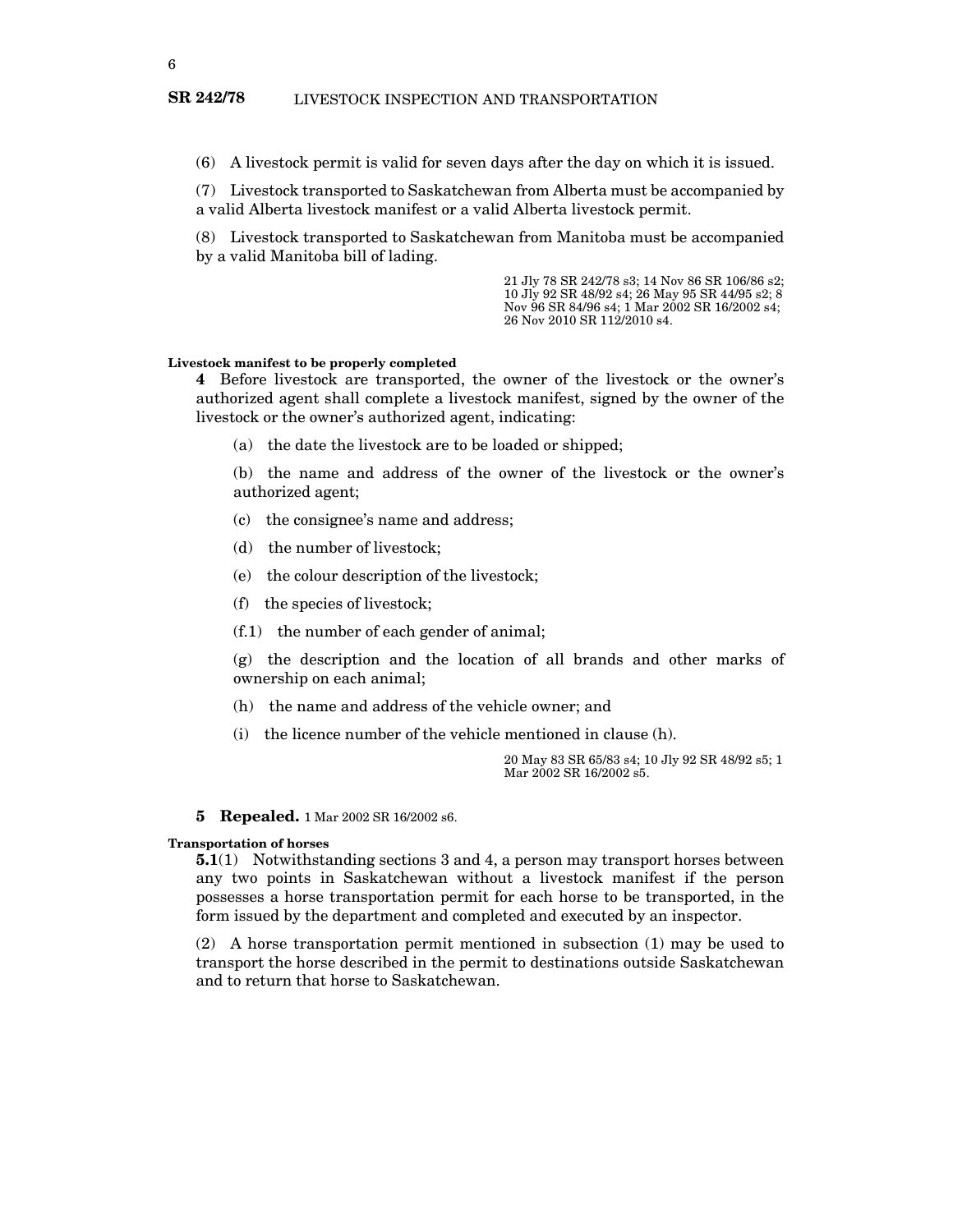- (3) A person requesting a horse transportation permit may request:
	- (a) an annual horse transportation permit, which is valid until the earlier of:
		- (i) December 31 of the year in which the permit is issued; and
		- (ii) the date on which the horse dies; or
	- (b) a lifetime horse transportation permit, which is valid until the earlier of:
		- (i) the date on which there is a change in the ownership of the horse; and
		- (ii) the date on which the horse dies.
- (4) A horse transportation permit is non-transferrable.

(5) The fee to obtain a horse transportation permit is as set out in Schedule A to these regulations.

1 Mar 2002 SR 16/2002 s7.

#### **Exemptions respecting livestock manifest, etc.**

**6**(1) Notwithstanding subsections 3(1) and (2) and sections 4 and 5.1, no livestock manifest, permit or horse transportation permit is required to transport livestock:

- (a) to or from a veterinary clinic; or
- (b) between properties that are:
	- (i) located within Saskatchewan;
	- (ii) owned or fully controlled by the owner of the livestock; and

(iii) separated by no more than 50 kilometres, measured by way of the route taken in transporting the livestock.

(2) Notwithstanding subsections 3(2) and (2.1) and sections 4 and 5.1, no livestock permit or horse transportation permit is required to transport livestock between points within Saskatchewan by a purchaser who is not a livestock dealer provided the livestock are inspected within five days before transportation.

> 1 Mar 2002 SR 16/2002 s7; 26 Nov 2010 SR 112/2010 s4.

**7 Repealed.** 10 Jly 92 SR 48/92 s7.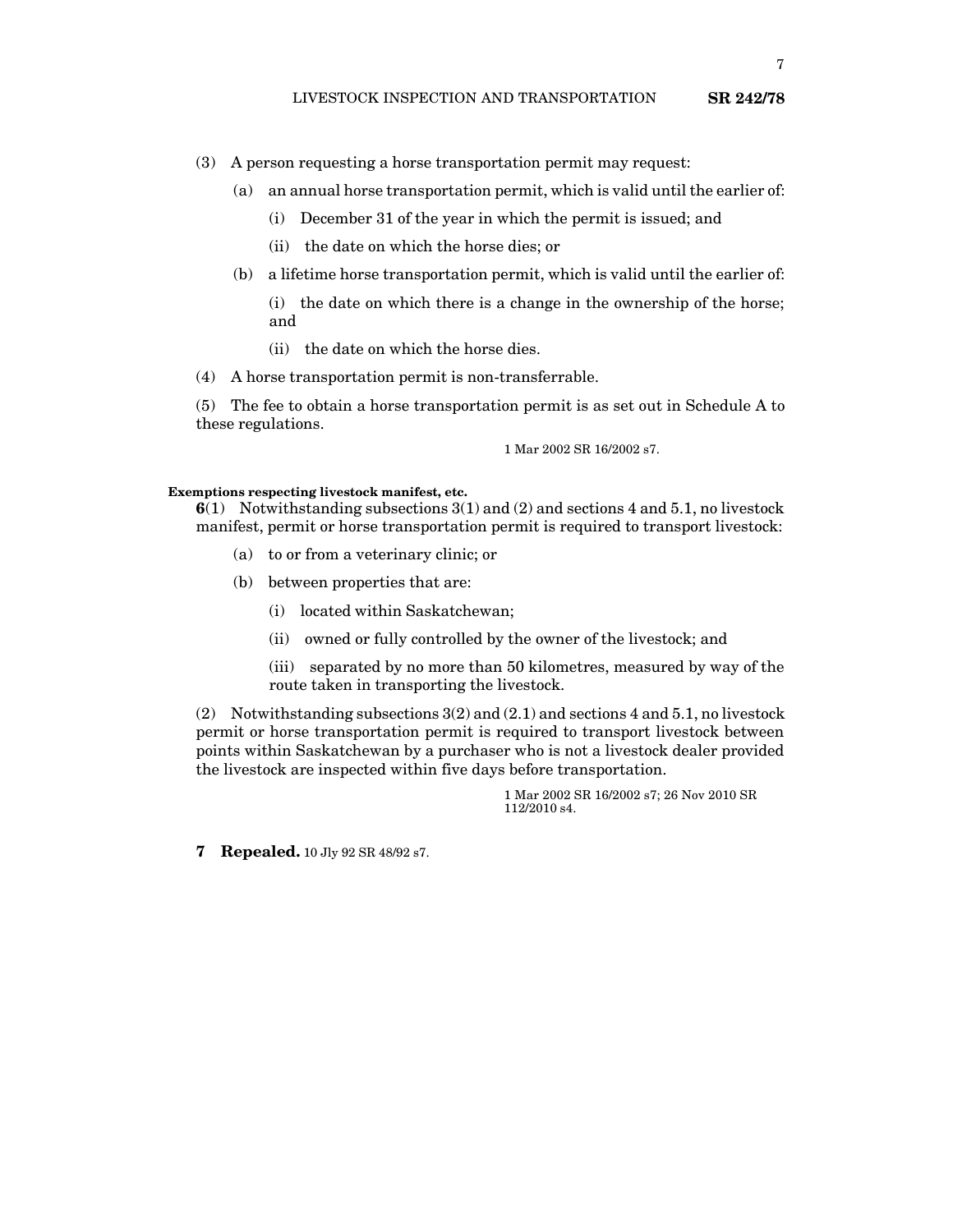## **Inspection, inspection fees and transportation after inspection**

**8**(1) The department may provide inspection services with respect to livestock where the department considers it necessary and appropriate to do so.

(2) A supervisor may refuse to provide inspection services where, in the opinion of the supervisor, the inspection facilities are hazardous or inadequate, and in such case, the livestock shall be moved to more suitable facilities.

(3) Notwithstanding subsection (2), where the hazards or inadequacies referred to in subsection (2) have been remedied to the satisfaction of the supervisor, inspection services shall be provided.

(4) The fees and charges for the inspection of livestock shall be as prescribed in Schedule A to these regulations and shall be payable by the person for whom the inspection services are performed.

(5) No livestock shall be transported after inspection until:

(a) the inspection fees and charges have been paid; or

(b) a supervisor has approved alternate arrangements for their payment; and

(c) a livestock permit and any other such documents that may be required to be attached to the livestock permit as issued by an inspector.

(6) With the approval of the director, payment of inspection fees may be waived on livestock inspected and subsequently not sold.

> 21 Jly 78 SR 242/78 s8; 3 Aug 79 SR 209/79 s3; 1 Mar 2002 SR 16/2002 s8.

# **Use of livestock manifest copies**

**9**(1) Every person transporting livestock to a stockyard shall ensure that:

(a) the copies of the livestock manifest intended for use by an inspector, the department and the market operator with respect to the livestock are:

(i) attached or fixed to the gate of the pen in which the livestock are being held; and

(ii) presented to the market operator when the livestock are unloaded; and

(b) uninspected livestock are kept separate from inspected livestock:

(i) until the uninspected livestock have been inspected; or

(ii) until an inspector authorizes otherwise.

(2) No person shall remove a livestock manifest that has been attached or fixed to the gate of the pen in which livestock are being held unless the removal of the livestock manifest has been authorized by an inspector.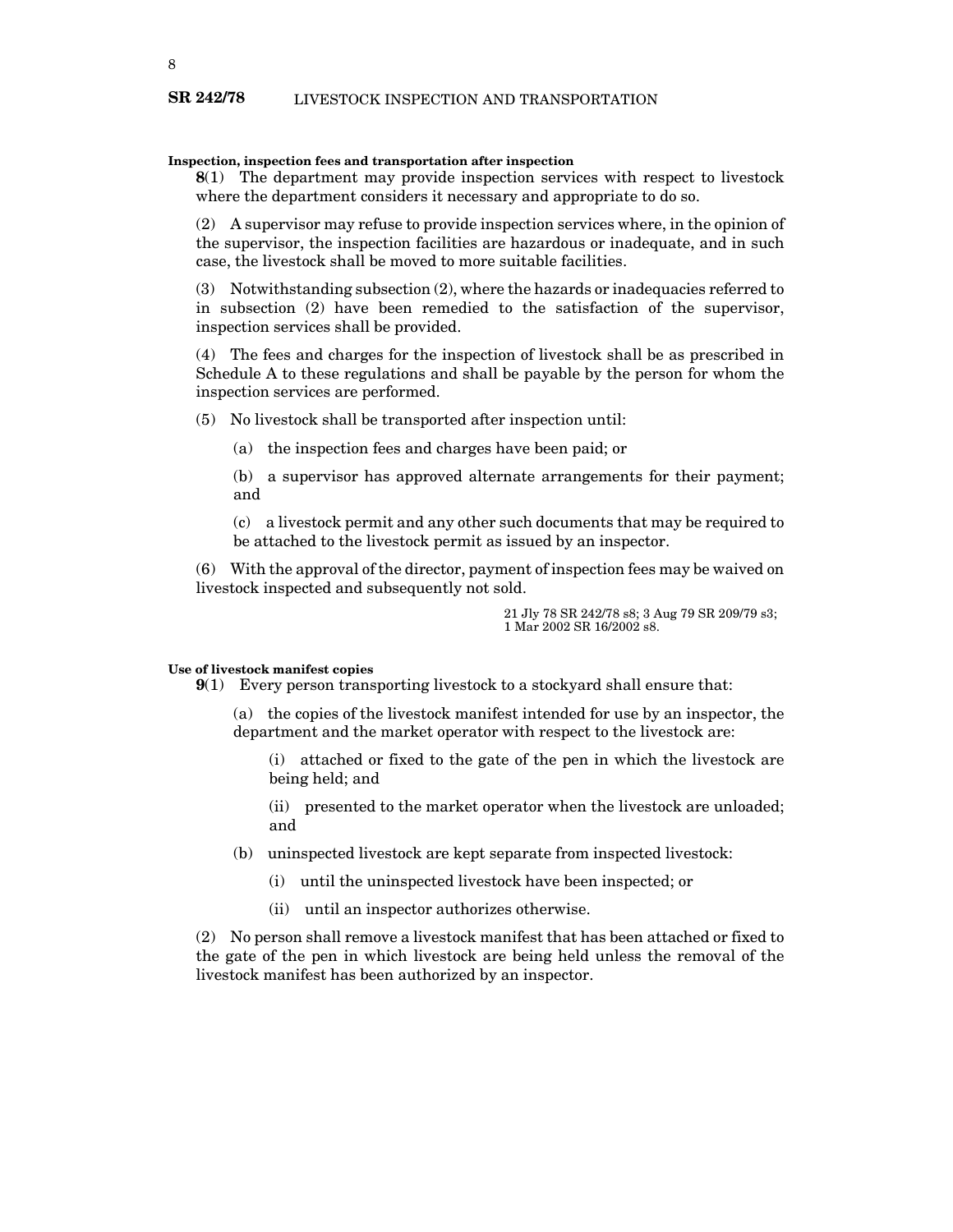(3) Notwithstanding subsection (1), where the market operator individually backtags livestock for identification and records them for sale, the market operator shall:

(a) accept from the contributor, or the contributor's agent, the copies of the livestock manifest that are intended for use by an inspector, the department and the market operator; and

(b) make those copies readily available for inspection by an inspector.

(4) After inspecting the livestock that are the subject of the livestock manifest, an inspector shall forward the copies of the livestock manifest that are intended for use by the inspector and the department to the persons specified by the director.

(5) Unless the director authorizes otherwise, the market operator or the livestock dealer shall retain the copy of the livestock manifest intended for use by the market operator for at least 36 months after the date of the inspection of the livestock that are the subject of the livestock manifest.

(6) Every person transporting livestock to an abattoir shall ensure that copies of the livestock manifest intended for use by an inspector, the department and the market operator are provided to the abattoir operator or representative of the abattoir.

1 Mar 2002 SR 16/2002 s9.

## **Livestock delivered only to stated destination**

**10** The operator of a vehicle transporting livestock shall deliver each shipment of livestock to the person to whom the livestock are consigned as indicated on the livestock manifest, livestock permit or hog manifest.

21 Jly 78 SR 242/78 s10.

# **Livestock for out-of-province shipment**

**11**(1) Except in the circumstances mentioned in clauses 3(3)(b) and (c), where a person proposes to transport livestock, other than swine, out of Saskatchewan, and that livestock has not been inspected, that person shall notify a supervisor or an inspector, at least 24 hours prior to the time of the proposed shipment, of:

- (a) the point of origin of the shipment;
- (b) the number of livestock in the shipment;
- (c) the estimated date and time of departure for the shipment; and
- (d) the destination of the shipment.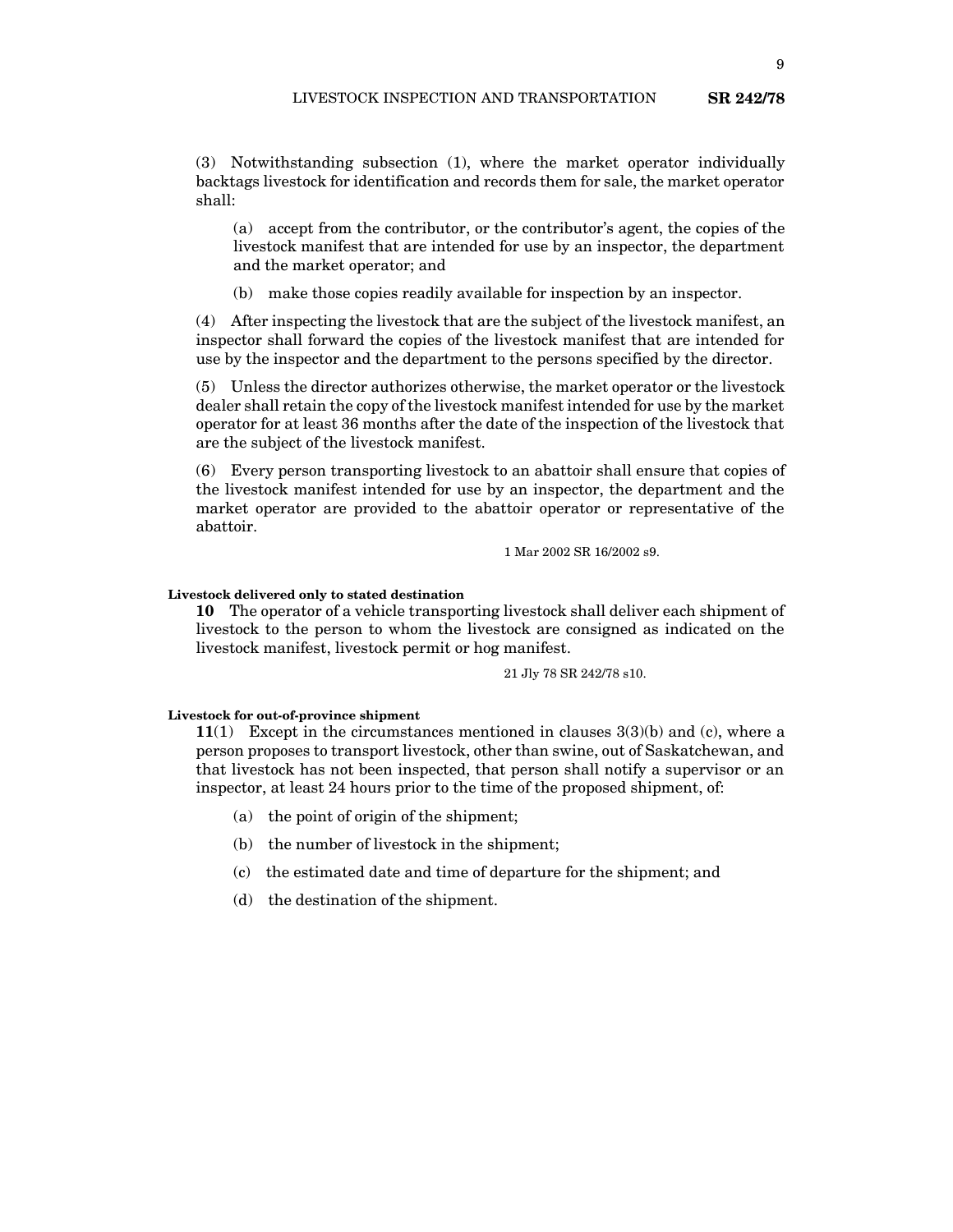(2) Where a person proposes to transport swine out of Saskatchewan and those swine have not been inspected or authorized for transport by the group, that person shall have, at all times during transportation, a properly completed livestock manifest in his or her possession, and shall notify a supervisor or an inspector, at least 24 hours prior to the time of the proposed shipment, of:

- (a) the point of origin of the shipment;
- (b) the number of swine in the shipment;
- (c) the estimated date and time of departure for the shipment; and
- (d) the destination of the shipment**.**

10 Jly 92 SR 48/92 s9; 1 Mar 2002 SR 16/2002 s10.

#### **Livestock for transport must be identifiable**

**12**(1) Every person transporting livestock of two or more contributors shall have in his possession a separate livestock manifest for the livestock of each contributor.

(2) Where livestock is contributed by two or more contributors and is included in a single shipment to any destination including a community, provincial, co-operative or Prairie Farm Rehabilitation Administration pasture or feedlot, the operator of the vehicle transporting the livestock shall ensure that the livestock contributed by each contributor are distinctively marked by means of a registered brand or tattoo, non-toxic paint, livestock marking crayon or by clip marks in the hair so that the livestock contributed by each contributor are readily identifiable from those in the shipment contributed by any other contributor.

21 Jly 78 SR 242/78 s12; 10 Jly 92 SR 48/92 s10.

**Vehicle operator to produce documents upon demand**

**13** Every person operating or in charge of any vehicle in which livestock are being transported whenever required by an inspector to do so shall, upon demand:

(a) make available to the inspector all required livestock manifests, permits, or other inspection documents for all livestock that are being transported by the vehicle; or

(b) transport the livestock at the transporter's expense, to the nearest point where suitable unloading and inspection facilities are available and unload the livestock for inspection by an inspector.

21 Jly 78 SR 242/78 s13; 10 Jly 92 SR 48/93 s11.

## **Inspector may detain livestock**

**14**(1) An inspector may cause any livestock to be detained for the purpose of:

- (a) being inspected; or
- (b) establishing proof of ownership.

(2) No person shall remove any livestock from the place where they are being detained under subsection (1) without the authorization of the inspector.

21 Jly 78 SR 242/78 s14.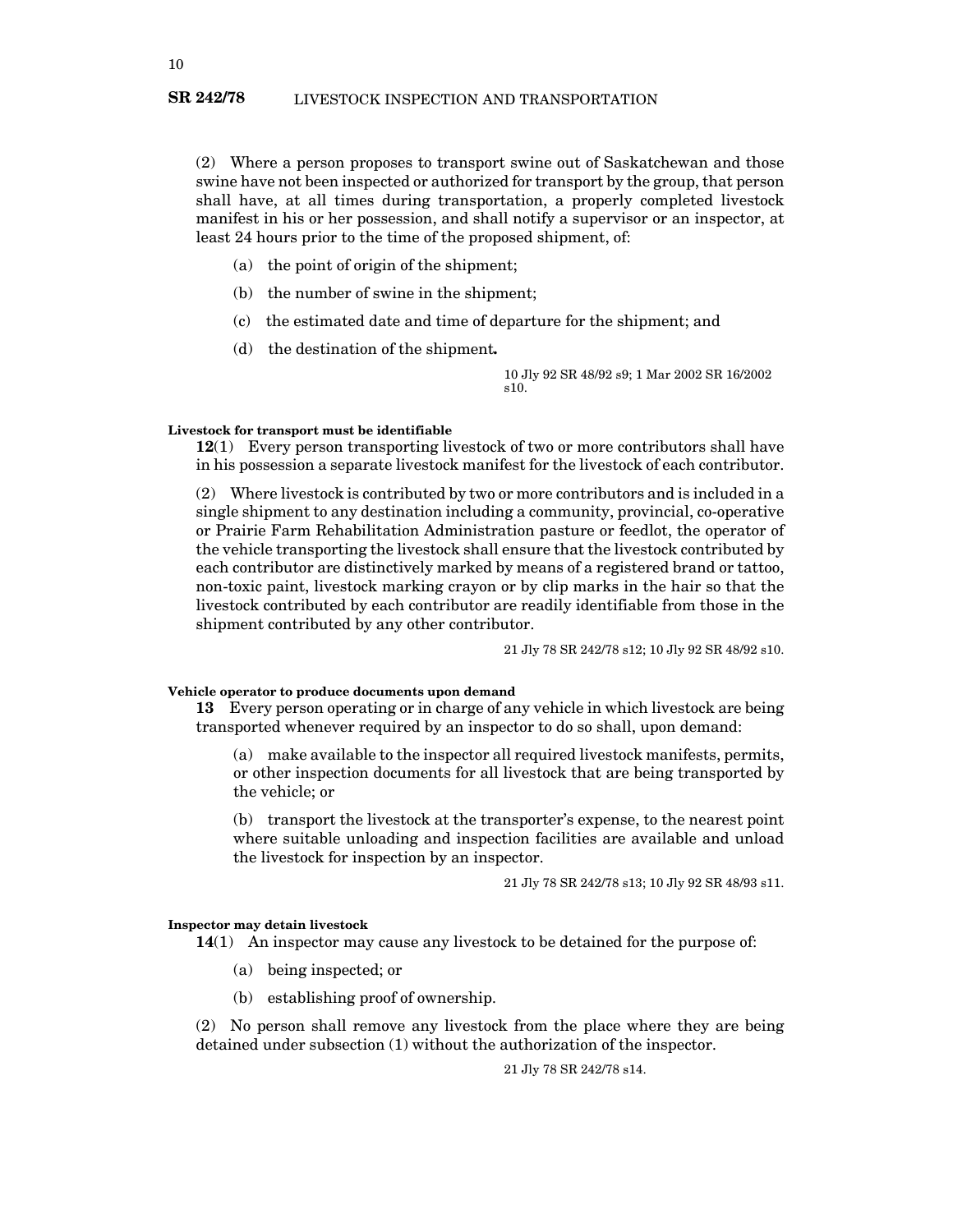#### **Requirements for uninspected livestock entering or leaving a feedlot**

**15**(1) Subject to subsection (2), every person who is the owner, operator or employee of a feedlot and who accepts livestock for entry into the feedlot premises for custom feeding, other than livestock which have been inspected, shall:

(a) notify the supervisor or inspector within 24 hours after the livestock have entered onto the premises;

(b) keep such livestock separate from any other livestock until they have been inspected or he has been notified that no inspection is necessary; and

(c) make the livestock available for inspection and provide inspection facilities which are considered adequate by the inspector for the purposes of such an inspection.

(2) The supervisor may, in respect of subsection (1):

(a) send an inspector to a feedlot to inspect the livestock; or

(b) notify the operator of the feedlot that no inspection is necessary for this occasion.

(3) Notwithstanding any other provision of these regulations, no person shall transport any cattle or horses to a destination outside Saskatchewan from a feedlot, having a capacity of more than 500 cattle and horses, until such cattle or horses have been inspected or the supervisor has been notified of the intention to transport the cattle or horses.

- (4) The supervisor may, in respect of subsection (3):
	- (a) send an inspector to the feedlot to inspect the cattle or horses; or

(b) notify the feedlot personnel referred to in subsection (1) that the cattle or horses shall be inspected at an alternate inspection point approved by the supervisor.

> 21 Jly 78 SR 242/78 s15; 1 Mar 2002 SR 16/ 2002 s11.

# **Inspection and other requirements for cattle and horse sales**

**16**(1) Subject to subsection (2), every person who proposes to conduct a cattle or horse sale shall:

(a) ensure that the supervisor has been notified of such sale at least seven days prior to the date of the sale indicating the date, time, place and the tentative number of cattle or horses being offered for sale;

(b) where requested by the supervisor, provide proper inspection facilities and necessary assistance to have the livestock inspected; and

(c) ensure that all cattle or horses contributed to the sale are properly described on a manifest.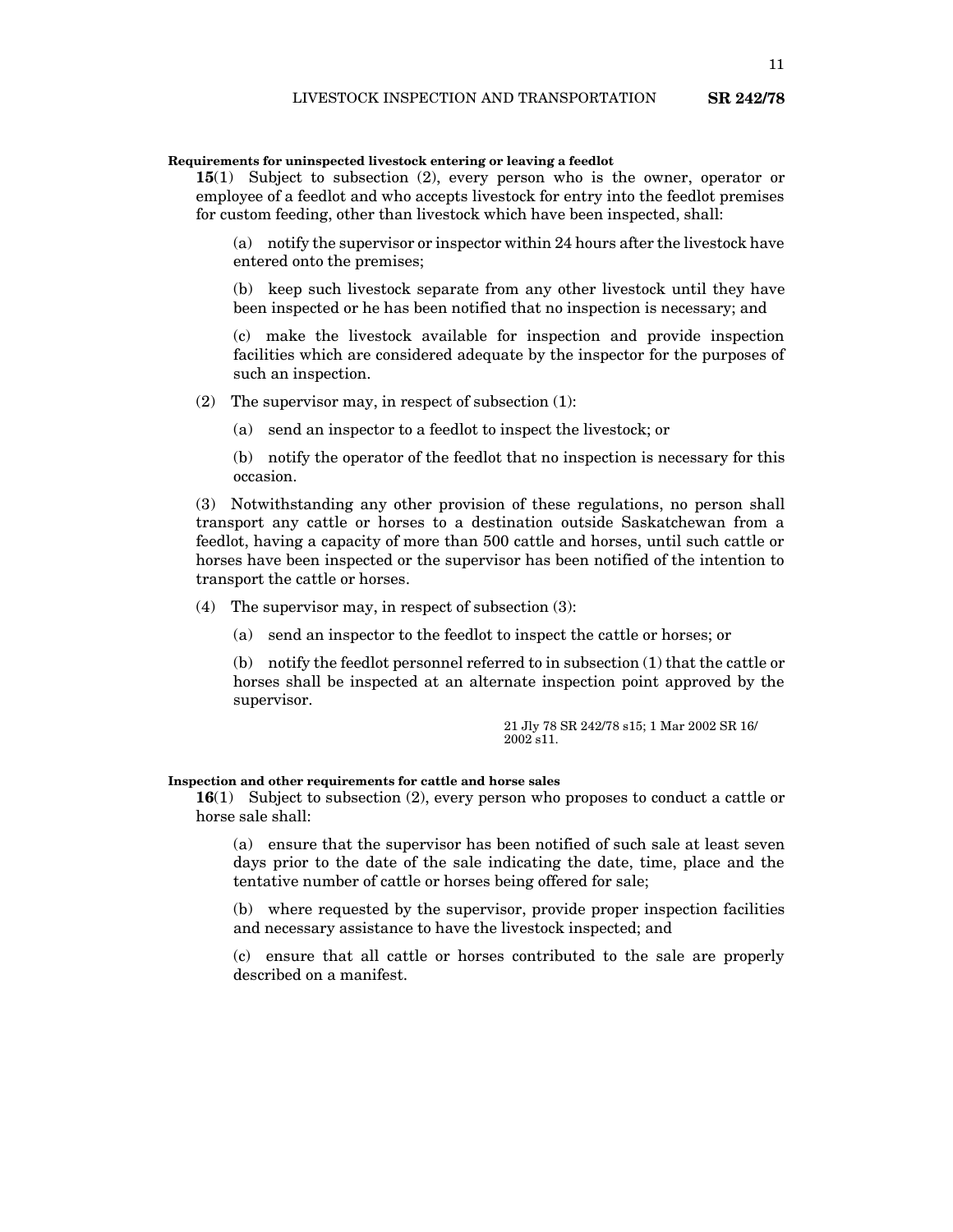(2) The supervisor may, in respect of subsection (1):

(a) send an inspector to inspect the livestock; or

(b) notify the sales management, in writing, that no inspection is necessary for that particular sale.

(3) The method of payment and other sale requirements shall be the same as those set out under *The Livestock Dealer Regulations, 1995*.

> 21 Jly 78 SR 242/78 s16; 10 Jly 92 SR 48/92 s12; 1 Mar 2002 SR 16/2002 s12.

#### **Transportation of livestock**

**17**(1) No person shall transport livestock in a vehicle which does not fulfill the requirements of these regulations respecting the transportation of livestock.

(2) Every person transporting livestock shall be responsible for ensuring that all the regulations respecting the transportation of livestock under these regulations are fulfilled.

21 Jly 78 SR 242/78 s17.

#### **Criteria for livestock transportation vehicles**

**18**(1) Vehicles used for the transportation of livestock shall be equipped with bodies or racks of proper construction and of sufficient strength for carrying such livestock.

(2) The floors of vehicles used in transporting livestock shall be constructed with suitable footholds or strewn with sufficient sand or other non-slip material to prevent slippage and provide secure footing for the animals during transport.

(3) (a) Where an upper deck is used on vehicles transporting livestock, the underside of the said upper deck shall at all times provide clear head room for all livestock standing in a natural position on the floor immediately below the said deck of the vehicle.

(b) Cleated inclines or ramps on vehicles transporting livestock shall not exceed 45 degrees; shall have at least 15 mm of exposed cleat height available above the inclined surface to provide secure footing for animals during loading or unloading and shall be provided with sides of sufficient strength and height to prevent animals from falling off.

(c) All vehicle boxes and all racks and partitions used thereon and therein for the transporting of livestock shall be free from projections which might bruise or otherwise injure the livestock being transported.

21 Jly 78 SR 242/78 s18.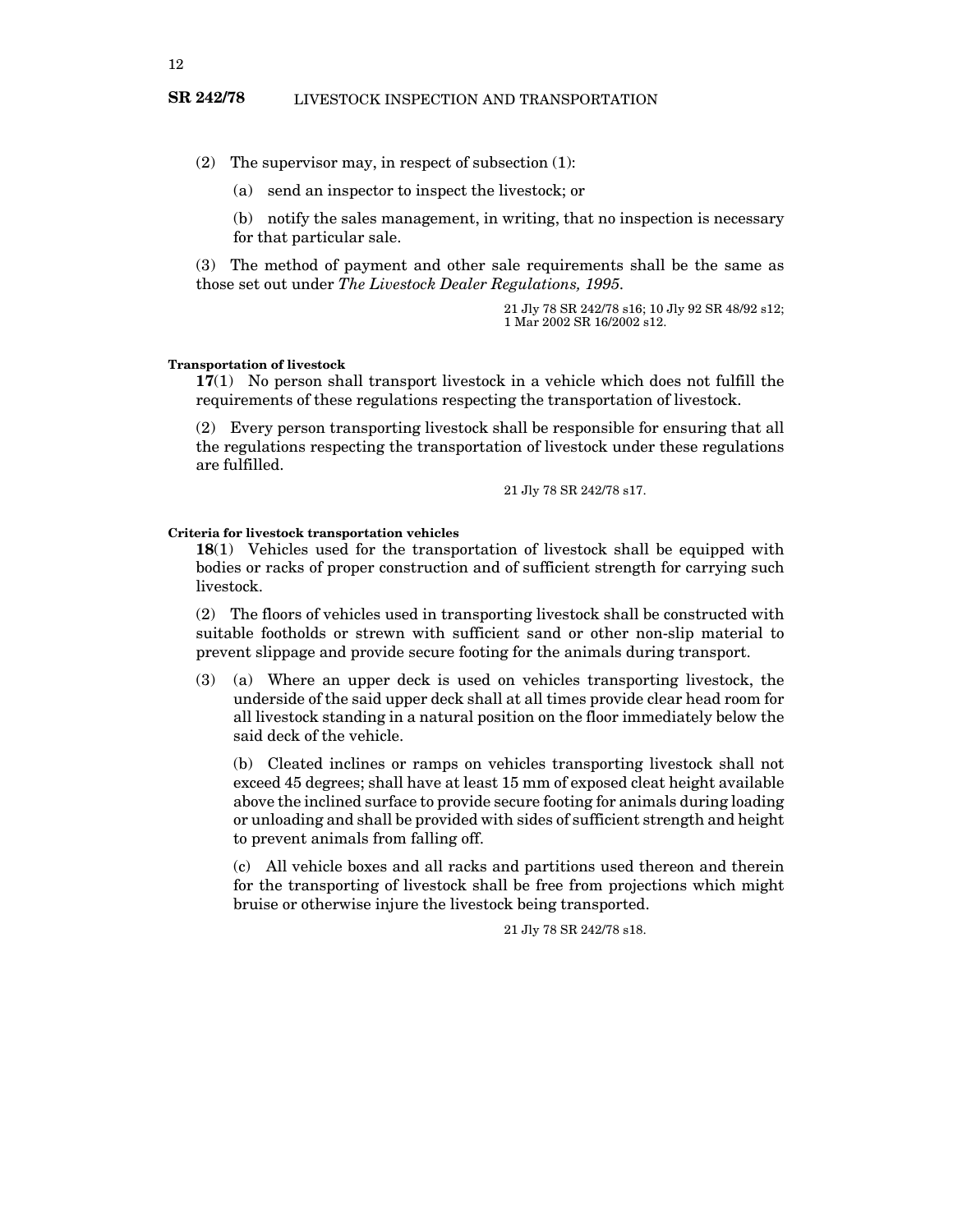**19**(1) The number of livestock being transported on or within a vehicle shall be in accordance with the minimum space requirements as prescribed in Schedule B to these regulations.

(2) Notwithstanding subsection (1), when livestock carried on a vehicle do not reasonably fill all available space, partitions shall be used to confine the said livestock to a space wherein they can comfortably be transported without falling or jostling.

21 Jly 78 SR 242/78 s19.

#### **Ventilation requirements for livestock transportation vehicles**

**20**(1) All vehicle bodies and racks used in transporting livestock shall be adequately ventilated during all seasons of the year to protect the livestock being transported against stresses such as suffocation, excessive draughts or over exposure to heat or cold.

(2) The front of the body or rack of the vehicle shall be closed to a height equal to the height of the tallest animal being transported in or on the vehicle.

(3) Where the temperature is -20 to  $0^{\circ}$ C, in addition to the conditions set out insubsection (1):

(a) the sides shall have openings equal to at least 20 percent of the area of the sides where the top is open and not more than 50 percent of the area of the sides where the top is closed; and

(b) notwithstanding clause (a), where swine are being transported, the sides shall have openings equal to at least 10 percent of the area of the sides where the top is open and not more than 25 percent of the area of the sides where the top is closed.

 $(4)$  Where the temperature is below -20 $\degree$ C, in addition to the conditions set out in subsection (1):

(a) the openings in the sides shall not be greater than 20 percent of the area of the sides and the top shall be covered by a tarpaulin or other suitable material equal to at least 33 percent of the area of the top nearest to the front of the vehicle; and

(b) notwithstanding clause (a), where swine are being transported, the openings in the sides shall not be greater than 10 percent of the area of the sides and the top shall be covered by a tarpaulin or other suitable material equal to at least 66 percent of the area of the top nearest to the front of the vehicle.

(5) In the case of insulated and enclosed vehicles (that is, where the top and sides are completely enclosed) used to transport livestock, there shall be provided:

(a) in the front end of the vehicle box an opening or openings equal to at least five percent of the front end area;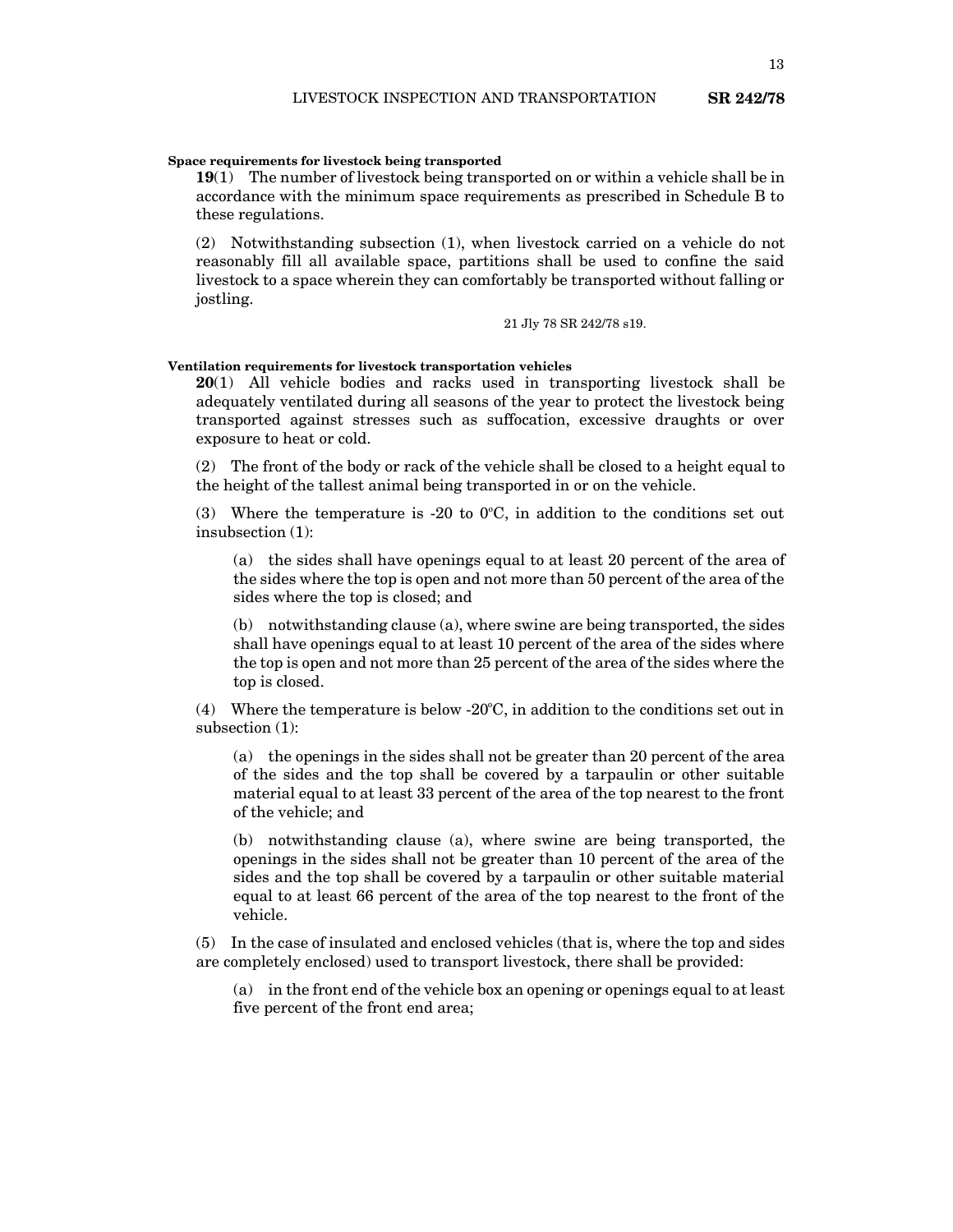(b) in the back end of the vehicle box an opening or openings equal to at least 10 percent of the back end area; and

(c) the openings referred to in clauses (a) and (b) shall be adjustable:

(i) to permit opening and closing depending on climatic conditions; and

(ii) to ensure proper ventilation according to the intent of these regulations;

(d) clauses (a), (b) and (c) shall only apply where the vehicle is in motion and where the vehicle is stationary for a period greater than 15 minutes and where such periods are separated by not less than 30 minute intervals adequate additional ventilation must be provided.

 $(5.1)$  Where the temperature is below -10°C the sides of metal truck boxes used for the transportation of live hogs shall be covered with a wooden inner lining to a height of not less than one metre.

(6) The exhaust stack outlet on vehicles used in the transport of livestock shall be located in such a position that livestock being transported by the vehicle shall not be exposed to exhaust emmissions from that vehicle.

> 21 Jly 78 SR 242/78 s20; 20 May 83 SR 65/83 s6; 10 Jly 92 SR 48/92 s13.

#### **Classes of livestock shall be separated during transit**

**21** Where horses, cattle, calves under 200 kg in weight, sheep, goats and swine, or two or more of such kinds of livestock are transported by a vehicle at the same time:

(a) each of the said kinds of classes of livestock shall be separated by a partition;

(a.1) all mature boars and all mature sows shall be segregated by class from each other and from all other animals during transport;

(b) crippled, injured, sick or disabled animals must be separated from other livestock by a partition;

(c) any animal that becomes crippled, injured, sick or disabled during transport, or that dies during transport, must be unloaded at the nearest stockyard for treatment or disposal at the vehicle owner's expense.

> 21 Jly 78 SR 242/78 s21; 20 May 83 SR 65/83 s7; 1 Mar 2002 SR 16/2002 s13.

#### **Animals to be unloaded periodically for feed, water and rest**

**22**(1) Where animals have been on a vehicle for 12 hours or more and the animals are unloaded for feed and water, such animals shall not be reloaded for a minimum of five hours to ensure that the animals have ample opportunity for access to feed, water and a period of rest.

(2) Notwithstanding subsection (1), an inspector may demand that animals be unloaded at any time.

21 Jly 78 SR 242/78 s22.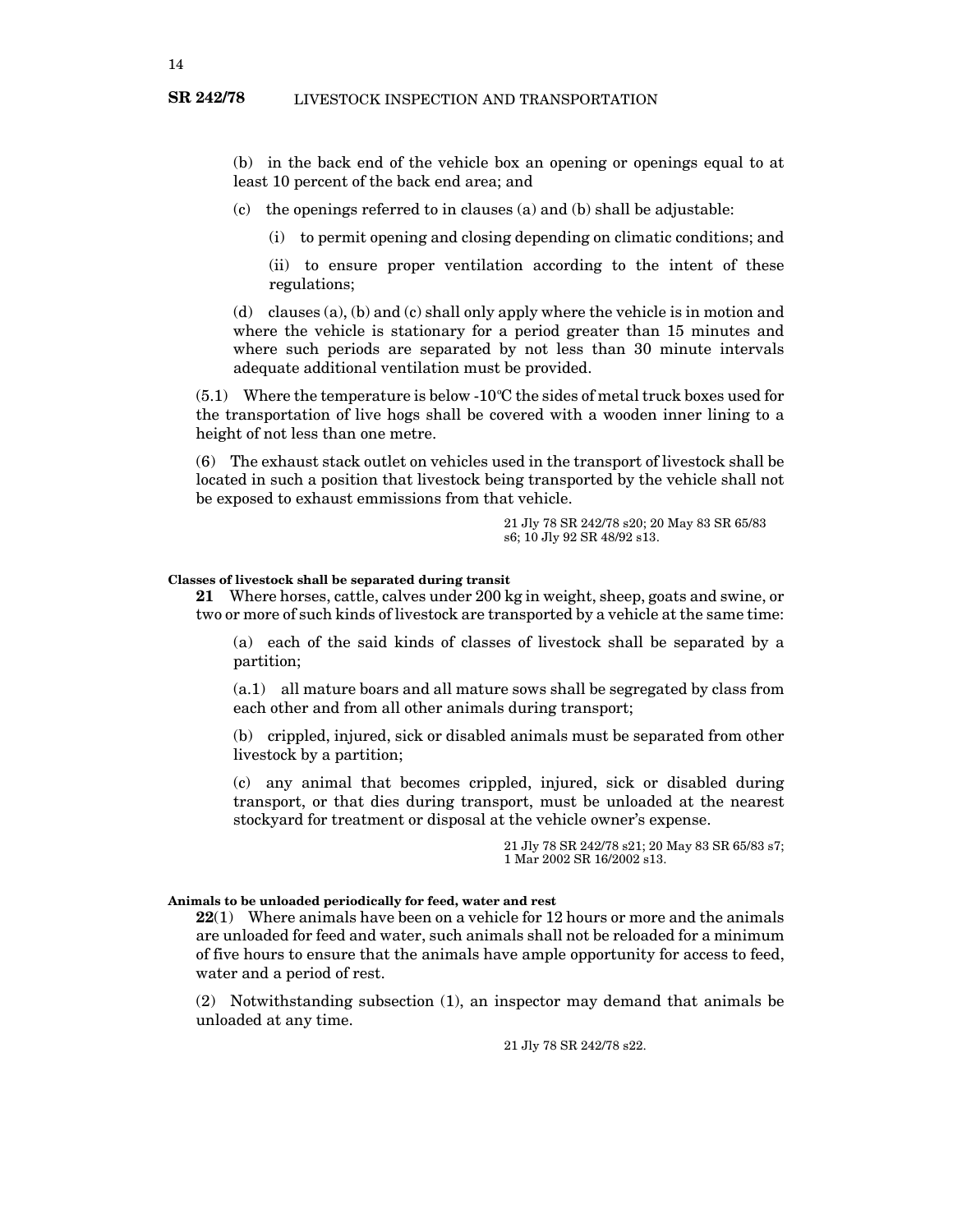#### **Documents to be retained**

**23**(1) Documents received pursuant to this Act by owners of trucks, livestock dealers, agents or persons in charge of stockyards, abattoirs or feedlots shall be retained by them for a period of not less than 36 months and shall be subject to inspection by an inspector.

(2) Notwithstanding subsection (1) where scale tickets or other serial numbered documents are used and such documents have been approved, in writing, by the director, livestock manifests and livestock permits shall not be required to be retained.

> 21 Jly 78 SR 242/78 s23; 1 Mar 2002 SR 16/ 2002 s14.

#### **Information to be supplied upon demand**

**24** Every person subject to these regulations shall furnish to an inspector or supervisor, upon demand, such information as he may require for the purpose of these regulations.

21 Jly 78 SR 242/78 s24.

#### **Compliance with director's requirements**

**25** Where, in the opinion of an inspector, a supervisor, the director or his or her designate, a person who is subject to these regulations is in default of any regulation, such person shall comply with such requirements, and within the time the director may specify, to remedy any such default.

21 Jly 78 SR 242/78 s25.

## SCHEDULE A

# **"The Livestock Transportation and Inspection Regulations, 1978" under** *The Animal Products Act*

- **1** Schedule of fees:
	- (a) Inspection fees (for mandatory inspections):

|     | <b>Species</b>                    | Charge per head  |
|-----|-----------------------------------|------------------|
|     | Cattle                            | \$2.75           |
|     | <b>Horses</b>                     | \$2.75           |
| (b) | Horse transportation permit fees: |                  |
|     | Permit                            | Charge per horse |
|     | Annual                            | \$8.50           |
|     | Lifetime                          | \$23.50          |
|     |                                   |                  |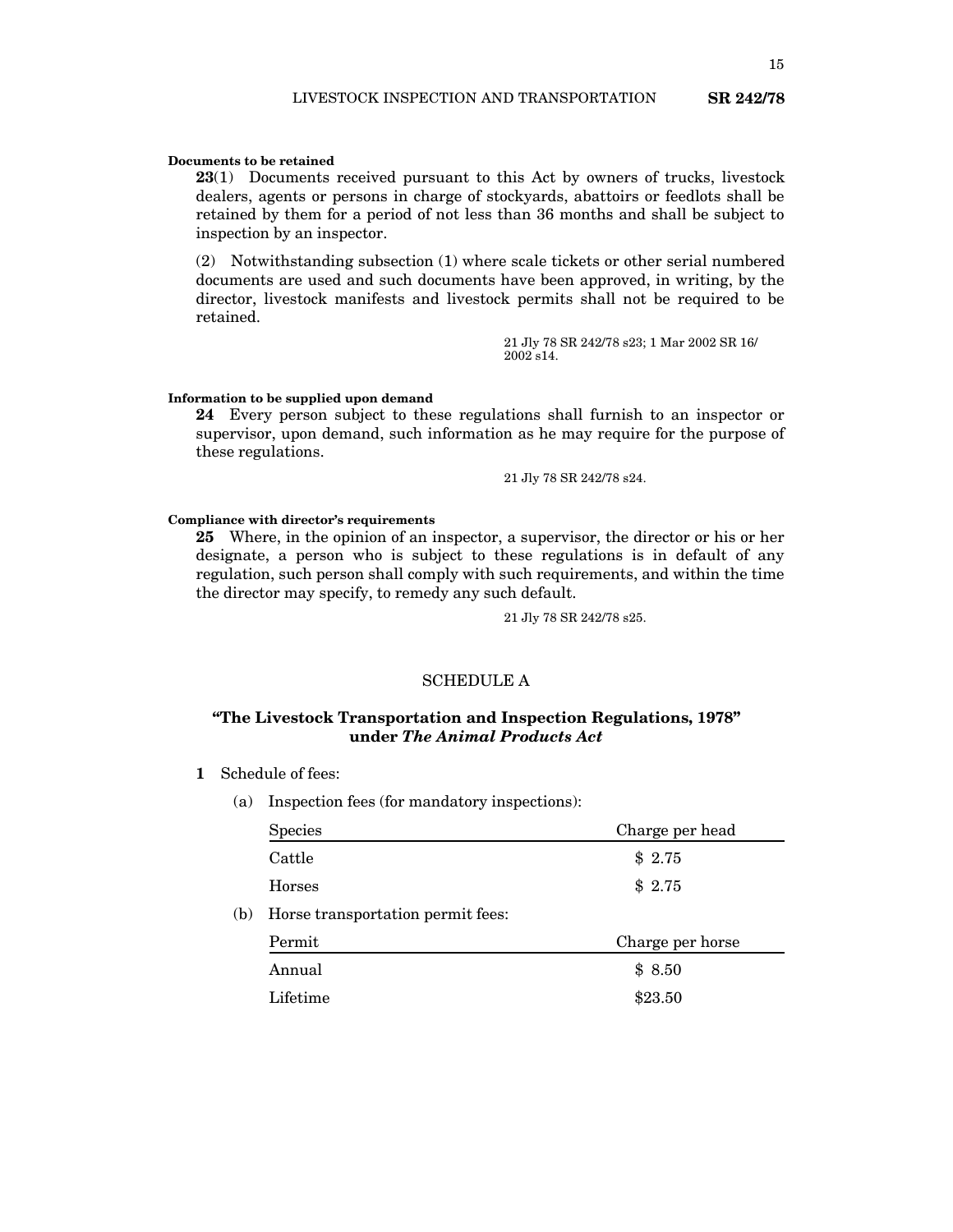- (c) Special inspection fees (for specially requested inspections):
	- (i) \$65 per hour; and

(ii) reimbursement of mileage, meal and accommodation expenses incurred in relation to the special inspection, at the rates paid to members of the public service of Saskatchewan.

**2** The commission rate, payable to persons authorized by the department, for the collection and remittance of fees for inspection services is  $3¢$  for each head of cattle or horse with respect to which an inspection fee is collected and remitted to the department.

5 Dec 2014 SR 101/2014 s3.

# SCHEDULE B

# **"The Livestock Inspection and Transportation Regulations, 1978" pursuant** *The Animal Products Act*

# **Minimum Space Requirements by Species for Road and Rail Transportation of Livestock**

*Average Animal Weight Space Requirements per Animal*

| CATTLE |  |  |
|--------|--|--|
|        |  |  |

| lbs           | kg          | $ft^2$ | ${\bf m}^2$ |
|---------------|-------------|--------|-------------|
| $301 - 350$   | $136 - 159$ | 5.6    | 0.52        |
| $351 - 400$   | $159 - 181$ | 6.1    | 0.56        |
| $401 - 450$   | $182 - 204$ | 6.8    | 0.63        |
| $451 - 500$   | $204 - 227$ | 7.3    | 0.68        |
| $501 - 550$   | $227 - 249$ | 7.9    | 0.73        |
| $551 - 600$   | $250 - 272$ | 8.5    | 0.79        |
| $601 - 650$   | $273 - 295$ | 8.9    | 0.83        |
| $651 - 700$   | $295 - 317$ | 9.3    | 0.86        |
| $701 - 750$   | $318 - 340$ | 9.7    | 0.90        |
| $751 - 800$   | $341 - 363$ | 10.2   | 0.95        |
| $801 - 850$   | $363 - 385$ | 10.8   | 1.00        |
| $851 - 900$   | $386 - 408$ | 11.3   | 1.05        |
| $901 - 950$   | $409 - 431$ | 11.8   | 1.09        |
| $951 - 1000$  | $431 - 454$ | 12.2   | 1.13        |
| $1001 - 1200$ | $454 - 544$ | 13.0   | 1.20        |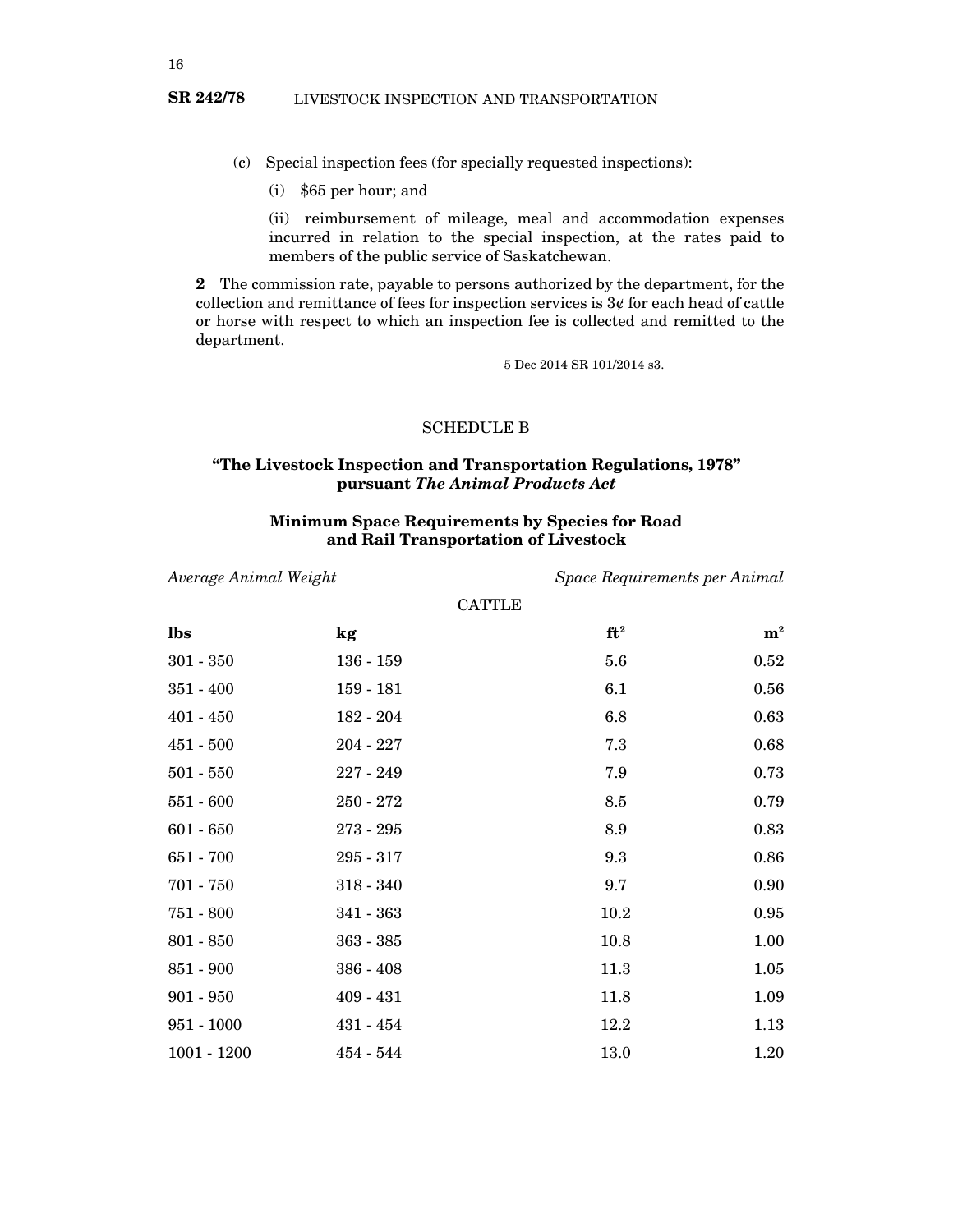|               |                                                   | <b>SHEEP</b>  |             |
|---------------|---------------------------------------------------|---------------|-------------|
| lbs           | kg                                                | $ft^2$        | ${\bf m}^2$ |
| $51 - 75$     | $22.5 - 34.0$                                     | 2.4           | 0.22        |
| $76 - 125$    | $34.5 - 56.6$                                     | 3.0           | 0.28        |
| 126 - 150     | $57.0 - 68.0$                                     | 3.6           | 0.33        |
|               |                                                   | <b>SWINE</b>  |             |
| lbs           | kg                                                | $ft^2$        | ${\bf m}^2$ |
| $75 - 100$    | $34 - 45$                                         | 2.4           | 0.22        |
| 150           | 68                                                | 2.9           | 0.27        |
| 160           | 73                                                | 3.0           | 0.29        |
| 170           | 77                                                | 3.1           | 0.29        |
| 180           | 82                                                | 3.2           | 0.30        |
| 190           | 86                                                | 3.3           | 0.31        |
| 200           | 91                                                | 3.4           | 0.31        |
| 210           | 95                                                | 3.5           | 0.32        |
| 220           | 100                                               | 3.6           | 0.33        |
| 230           | 104                                               | 3.7           | 0.34        |
| 240           | 109                                               | $3.8\,$       | 0.35        |
| 250           | 113                                               | 4.0           | $\rm 0.37$  |
|               | For temperatures above 15°C increase space by 10% |               |             |
|               | For temperatures above 26°C increase space by 20% |               |             |
|               |                                                   | <b>HORSES</b> |             |
| lbs           | kg                                                | $ft^2$        | ${\bf m}^2$ |
| $701 - 800$   | $318 - 363$                                       | 11.0          | 1.02        |
| $801 - 900$   | $363 - 408$                                       | 11.8          | 1.09        |
| $901 - 1000$  | $409 - 454$                                       | 12.5          | 1.16        |
| $1001 - 1100$ | 454 - 499                                         | 13.1          | 1.21        |
| 1101 - 1200   | 499 - 544                                         | 13.6          | 1.26        |
| $1201 - 1300$ | $545 - 590$                                       | 14.3          | 1.32        |
| 1301 - 1400   | $590 - 635$                                       | 15.5          | 1.43        |
| $1401 - 1500$ | $635 - 680$                                       | 16.5          | 1.53        |
| $1501 - 1600$ | 681 - 726                                         | 17.0          | 1.57        |
| $1601 - 1700$ | 726 - 771                                         | 17.5          | 1.62        |
| 1701 - 1800   | $771 - 816$                                       | 18.0          | 1.67        |

1801 - 2000 817 - 907 19.0 19.0 1.76

20 May 83 SR 65/83 s8; 5 Dec 2014 SR 101/2014 s4.